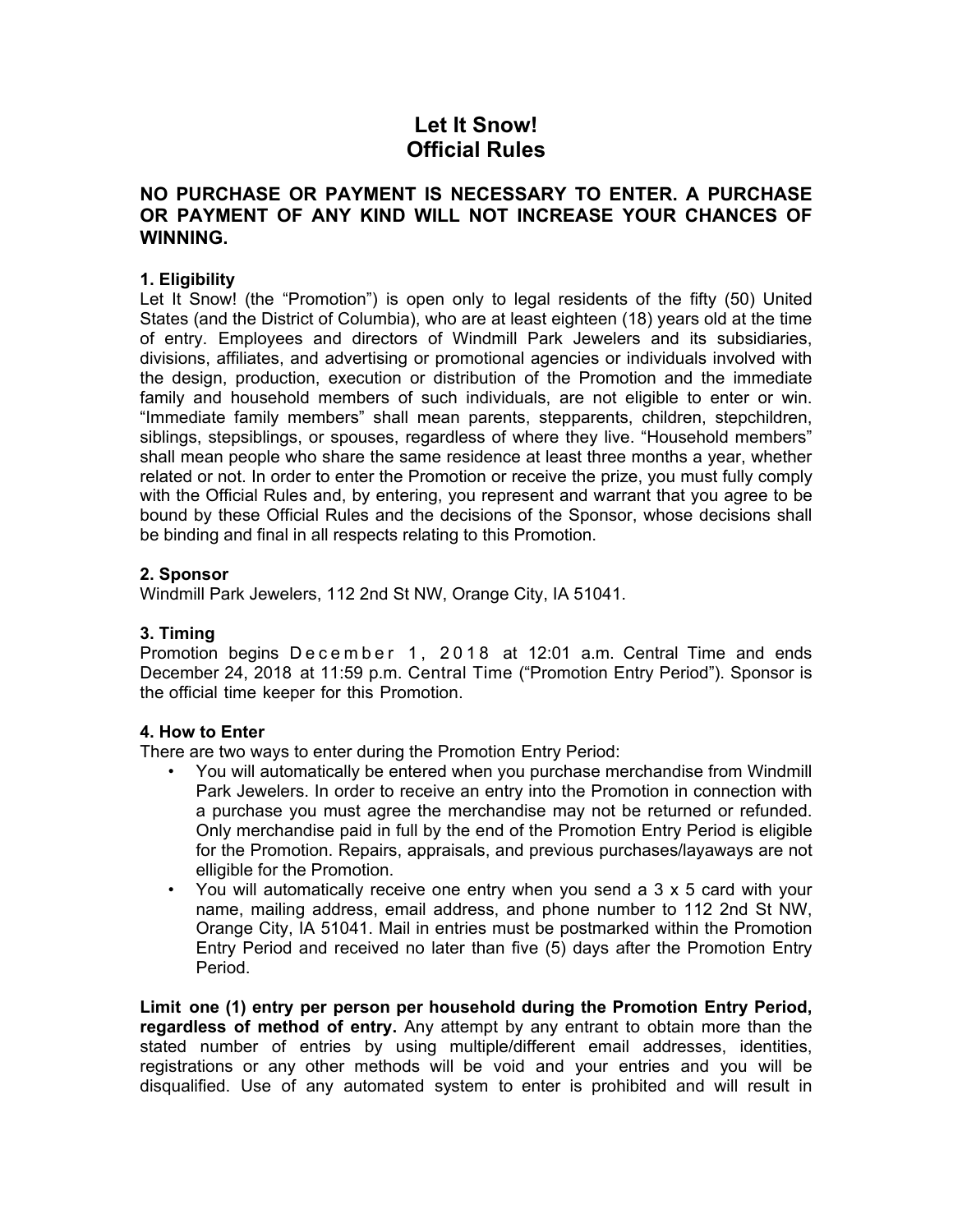disqualification. Sponsor is not responsible for lost, late, incomplete, invalid, unintelligible or misdirected entries all of which will be ineligible to win a prize.

#### **5. Event Determination and Prize**

If it snows more than four (4) inches on January 1, 2019, as recorded at the Orange City Municipal Airport, (the "Event") then all people that entered will win. The people that received the entry because they purchased merchandise will receive their purchase price of the merchandise returned to them. The people that received the entry because they mailed in will receive a check that is equivalent to the average price of all the people that entered by purchasing merchandise. Prizes are non-transferable and no substitution will be made except as provided herein at the Sponsor's sole discretion. Sponsor reserves the right to substitute any listed prize for one of equal or greater value for any reason. Winner is responsible for all taxes and fees associated with prize receipt and/or use.

In the event the Event occurs, entrants will be notified via email, as obtained upon making a qualifying purchase or from a mailed entry.

#### **6. SPONSOR IN ITS SOLE DISCRETION SHALL DETERMINE IF EVENT OCCURS AND IF THERE WILL BE WINNERS FOR THE PROMOTION. SPONSOR'S DETERMINATION IS FINAL AND BINDING IN ALL MATTERS RELATED TO THIS PROMOTION.**

#### **7. Verification**

Potential winner may be required to complete and return an Affidavit of Eligibility, Release of Liability and Publicity Release (where permitted by law) (collectively, the "Affidavit") by the date specified by Sponsor, or an alternate potential winner may be selected. In the event: (a) potential winner cannot be reached for whatever reason after a reasonable effort has been exerted or the potential winner notification or Affidavit is returned as undeliverable; (b) potential winner declines or cannot accept, receive or use the prize for any reason; (c) of noncompliance with the above or within any of the aforesaid time periods, (d) potential winner is found to be ineligible to enter the Promotion or receive the prize, (e) potential winner cannot or does not comply with the Official Rules, or (f) potential winner fails to fulfill the Affidavit-related obligations, the potential winner shall be disqualified from the Promotion. Sponsor reserves the right to modify the notification and Affidavit procedures in connection with the selection of alternate potential winner, if any.

## **8. Entry Conditions and Release**

Each entrant agrees to: (a) comply with and be bound by these Official Rules and the decisions of Sponsor which are binding and final in all matters relating to this Promotion; (b) defend, indemnify, release and hold harmless the Sponsor, HCC Insurance Holdings, Inc. and their respective parent, subsidiary, and affiliated companies, celebrities, and any other person and organization responsible for sponsoring, fulfilling, administering, advertising or promoting the Promotion, and all of their respective past and present officers, directors, employees, agents and representatives (collectively, the "Released Parties") from and against any and all claims, expenses, and liability, including but not limited to negligence and damages of any kind to persons and property, including but not limited to invasion of privacy (under appropriation, intrusion, public disclosure of private facts, false light in the public eye or other legal theory), defamation, slander, libel, violation of right of publicity, infringement of trademark, copyright or other intellectual property rights, property damage, or death or personal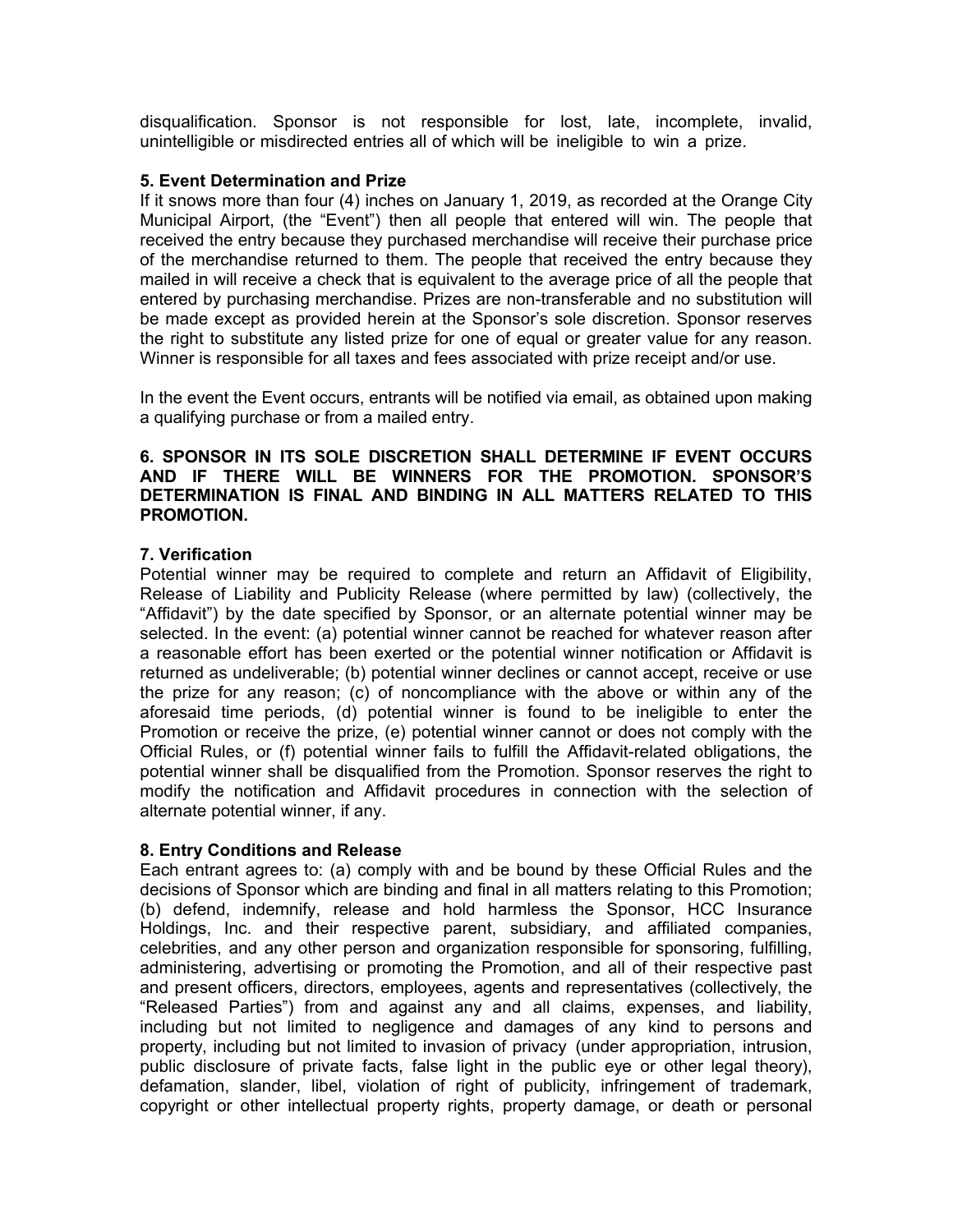injury arising out of or relating to a participant's entry, creation of an entry or submission of an entry, participation in the Promotion, acceptance, possession, attendance at, defect in, delivery of, inability to use, use or misuse of prize (including any travel or activity related thereto) and/or the broadcast, exploitation or use of entry. Winners acknowledge that all prizes are awarded as-is without warranty of any kind.

## **9. General Conditions**

Sponsor reserves the right to cancel, suspend and/or modify the Promotion, or any part of it, if any fraud, technical failures or any other factor beyond Sponsor's control impairs the integrity or proper functioning of the Promotion, as determined by Sponsor in its sole discretion. Sponsor reserves the right in its sole discretion to disqualify any individual it finds to be tampering with the registration process or the operation of the Promotion or to be acting in violation of these Official Rules or any other promotion or in an unsportsmanlike or disruptive manner. Any attempt by any person to deliberately undermine the legitimate operation of the Promotion may be a violation of criminal and civil law, and, should such an attempt be made, Sponsor reserves the right to seek damages from any such person to the fullest extent permitted by law. Sponsor's failure to enforce any term of these Official Rules shall not constitute a waiver of that provision.

#### **10. Limitations of Liability**

The Released Parties are not responsible for: (a) any incorrect or inaccurate information, whether caused by entrants, printing errors or by any of the equipment or programming associated with or utilized in the Promotion; (b) technical failures of any kind, including, but not limited to malfunctions, interruptions, or disconnections in phone lines or network hardware or software; (c) unauthorized human intervention in any part of the entry process or the Promotion; (d) technical or human error in the administration of the Promotion or the processing of registrations; or (e) any injury or damage to persons or property which may be caused, directly or indirectly, in whole or in part, from entrant's participation in the Promotion or receipt or use or misuse of any prize. If for any reason an entrant's registration is confirmed to have been erroneously deleted, lost, or otherwise destroyed or corrupted, entrant's sole remedy is another entry in the Promotion. No more than the stated number of each prize will be awarded.

## **11. Disputes**

Entrant agrees that: (a) any and all disputes, claims and causes of action arising out of or connected with this Promotion, or any prizes awarded, shall be resolved individually, without resort to any form of class action; (b) any and all disputes, claims and causes of action arising out of or connected with this Promotion, or any prizes awarded, shall be resolved exclusively by the United States District Court or the appropriate New York State Court located in New York County, New York; (c) any and all claims, judgments and awards shall be limited to actual out-of-pocket costs incurred, including costs associated with entering this Promotion, but in no event attorneys' fees; and (d) under no circumstances will entrant be permitted to obtain awards for, and entrant hereby waives all rights to claim punitive, incidental and consequential damages and any other damages, other than for actual out-of-pocket expenses, and any and all rights to have damages multiplied or otherwise increased. SOME JURISDICTIONS DO NOT ALLOW THE LIMITATIONS OR EXCLUSION OF LIABILITY FOR INCIDENTAL OR CONSEQUENTIAL DAMAGES, SO THE ABOVE MAY NOT APPLY TO YOU. All issues and questions concerning the construction, validity, interpretation and enforceability of these Official Rules, or the rights and obligations of the entrant and Sponsor in connection with the Promotion, shall be